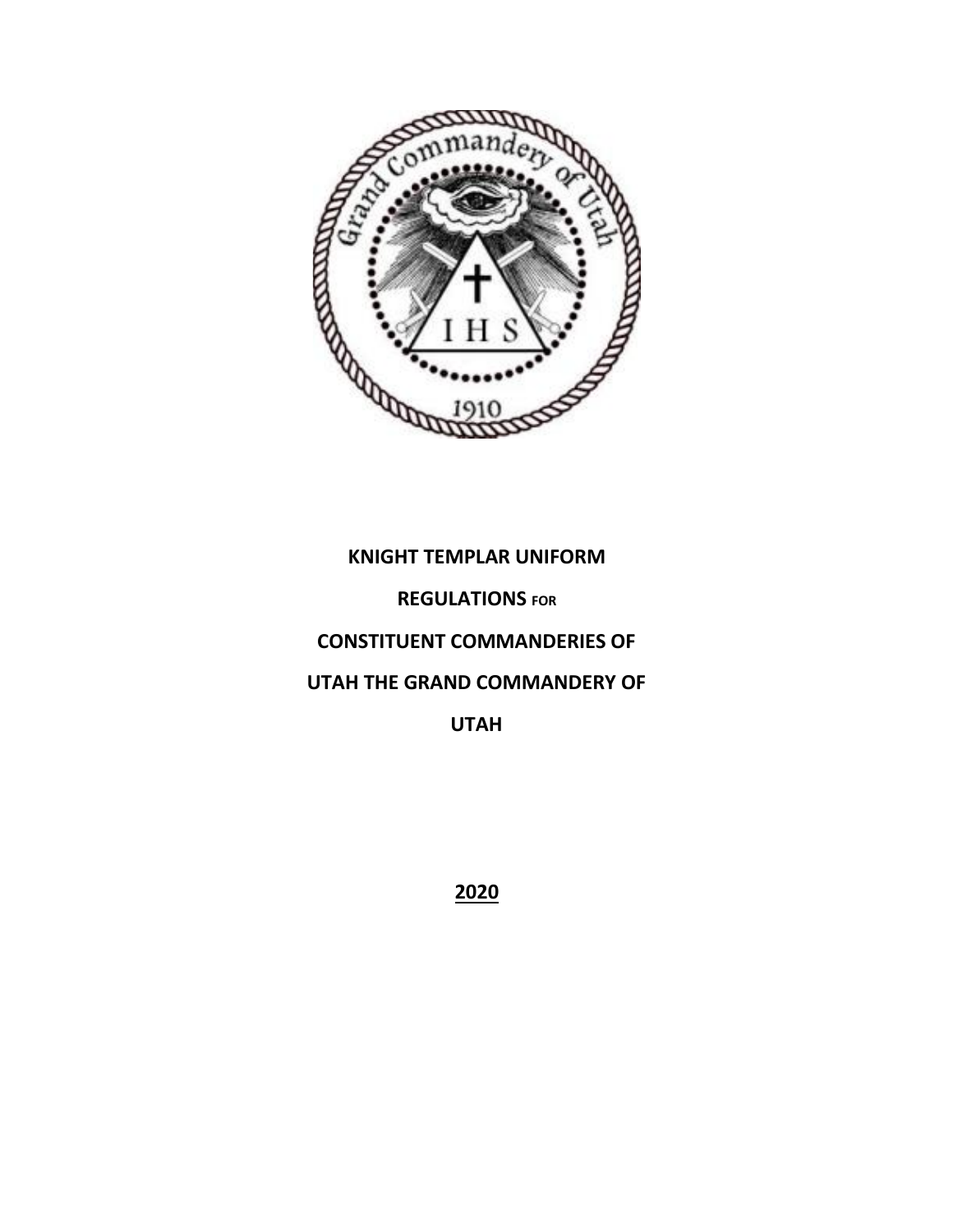# **KNIGHT TEMPLAR UNIFORM REGULATIONS**

# **FOR**

# **CONSTITUENT COMMANDERIES OF UTAH THE GRAND COMMANDERY OF UTAH**

# **DRESS UNIFORM**

The Templar Dress Uniform of an officer or member of a Constituent Commandery of Utah Shall be as follows:

# **(A) For Commanders**

#### **Coat AA**

The Templar Dress Coat AA shall be a (3) three button, double breasted, square-cut form fitting sack coat, unvented, with peak lapels, to close with three buttons. With two lower set-in pockets with flaps, and one set-in pocket on left breast without flap. At wearers left side, near the pocket closing and his waistline, a four-inch horizontal slit opening with zipper closing, to allow sword belt slings (black in color) to be worn on concealed belt or on trouser waist belt. Coat is to be made of either black broadcloth, black unfinished worsted, black serge, black tropical worsted or black un-textured double knit and to be one-quarter lined. Buttons to be of black metal composition with raised cross and crown. Two rows of three buttons each on front of coat, two buttons on each sleeve at cuff. No lapel pins to be worn.

#### **Belt**

No belt to be worn with uniform coat AA

#### **Coat AB**

The Templar Dress Coat AB shall be a three button, double breasted, square-cut, form fitting sack coat, unvented, with peak lapels, to close with three buttons. With two lower set-in pockets with flaps, and one set-in pocket on left breast without flap. Coat is to be made of either black broadcloth, black unfinished worsted, black serge, black tropical worsted or black un-textured double knit, and to be onequarter lined, Buttons to be of plain black composition. Two rows of three buttons each on front of coat, two buttons on each sleeve at cuff. No lapel pins to be worn.

#### **Belt for Coat AB**

The belt shall be of black grain leather,  $(1 \frac{3}{4})$  one and three-fourths inches wide, mounted with a lace, woven of gold-plated stripes, four of gold and three of black, the black stripes to be of equal width and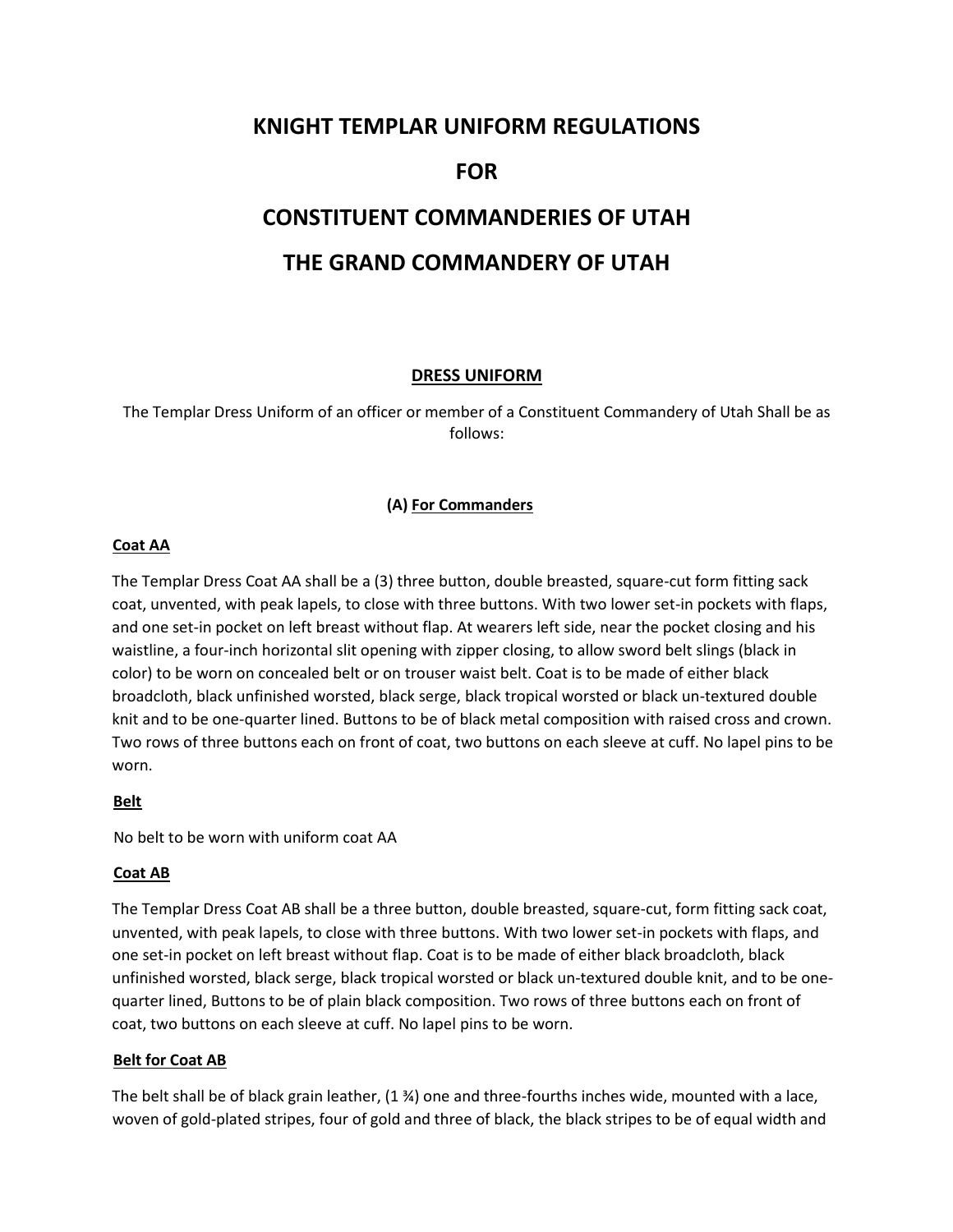the gold stripes to be (5/32) five-thirty seconds of an inch wide. The belt clasped with gold plated belt plate of a pattern hereinafter described and to have three slings of black grain leather or barrel chains of suitable design, on which to hang the sword, each to be (7/8) seven-eighths of an inch wide, two short and one long, upon the leather slings shall be mounted a lace of the same material as that of the belt, (3/4) three-fourths of an inch wide consisting of two stripes of gold, each (5/32) five-thirty seconds of an inch and one of black. The slings to be suspended by gold plated clasps from a leather strap, fastened to the inside of the belt; each sling to have lengthening buckles and heavy gold-plated swivels at the lower ends. Barrel chains to be suspended by gold plated chain hangers. On the second sling at the lower edge of the belt to be placed a gold-plated rigid sword hook. The belt plate shall be rectangular in shape (2) two by (3) three inches in size, of hard metal, with (1/8) one eighth inch polished raised beveled edge, without ornamentation whatsoever, except the face stippled in vermicelli pattern, dull finish. In the center of the plate shall be the Passion Cross of hard enamel, bright red in color; perpendicular arm of the cross  $(1 \frac{1}{2})$  one and one quarter inch; transverse arm (7/8) seveneighths of an inch; said Cross to be with rays between the arms, and over it shall be displayed in a Semi-Circle the words "In Hoc Signo Vinces" in Black block style letters in relief, with polished face. The plate is to be attached to the belt with a French fastener, and the return end of the belt is to be held in place by a sliding loop of black leather, (1/2) one half inch in width. The plate shall be devoid of any jeweled ornamentation on any kind whatsoever and no name or inscription shall be placed thereon other than that described.

# **Shoulder Straps**

Emerald green silk velvet, (1 ¾) one and three fourths inches wide by (4) four inches long, bordered with one row of embroidery, of gilt or real gold bullion, (3/8) three-eighths of an inch wide, the Passion Cross with a halo embroidered of silver bullion in the center; Cross to be  $(1 \frac{1}{2})$  one and one half inches in height; cross arm to be in proportion to height of Cross. Shoulder straps to be placed (1/2) one-half inch from the shoulder seam.

# **Sleeve Crosses**

Red Enameled Passion Cross with gold colored border and rays, total height (1) one inch with cross in proportion, fitted with clutch back fasteners. Or a Passion Cross of bright red silk velvet, embroidered on each edge with one row of either No. 26 gilt or real gold bullion embroidery, (3/16) three-sixteenths of an inch in width, with open rays between the arms of the Cross alternately in either No. 25 and No. 26 gilt or real gold bullion embroidery. The Cross, including embroidery, to be (2) two inches in height; Cross arm to be (1 1/3) one and one-third inches long; center of the Cross between edges of embroidery to be (3/16) three-sixteenths of an inch wide. (No twisted bullion at the several corners or angles of the Cross.) Gold Mylar may be used as an alternate to gold bullion. The position of the cross shall be centered on outside of sleeve, bottom of cross to be (2) two inches above bottom of sleeve.

#### **Trousers**

The trousers shall be of the same material as the coat, standard military cut, without cuffs or ornamentation of any kind.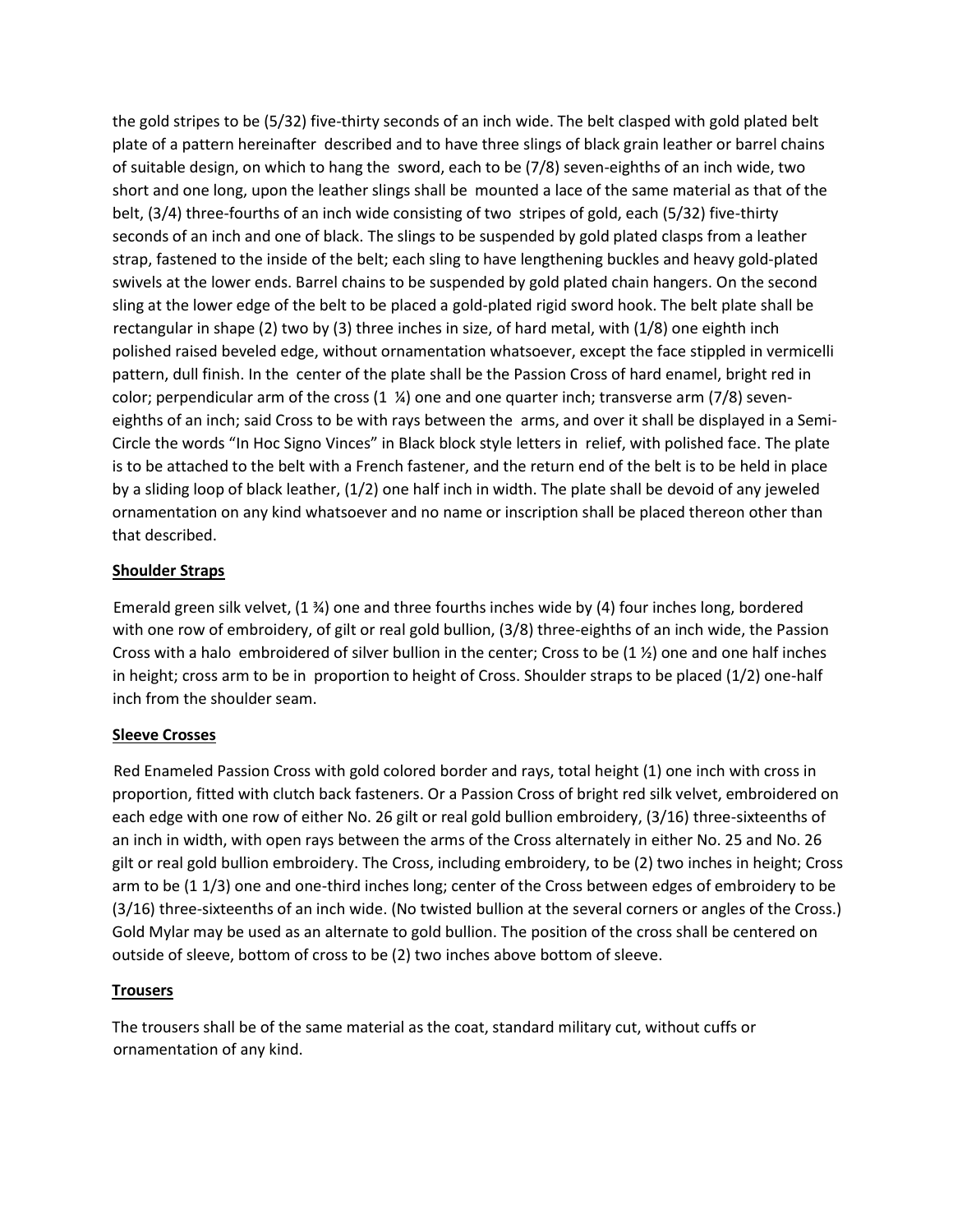#### **Chapeau**

A military chapeau shall be trimmed with black silk velvet binding, and with two black and one white ostrich plume, so arranged that the black plumes shall show at edges distinctly and the end of the white plume shall not extend beyond the chapeau more than (3) three inches, the length and width to be in proportion to the size of the Sir Knights. Front and rear peaks of the chapeau to extend (4 ¼) four and one quarter inches from the head; diagonally across the peaks, both front and back, a band of gold plated wire lace, (15) fifteen lignes wide of vellum pattern (No. 1962); in front a gilt or gold plated tassel, half round in shape with bright bullions and dull head; on the left side a rosette, oval in shape (5) five inches in height by (4) four inches in width, composed of not less than (33) thirty three satin points, in single fold, on top of which so as to display said points to the distance of (2) two inches from the edge is laid one row of plate satin ribbon, in folds (1/8) one-eighth inch to (1/4) one quarter inch wide, and on top of this is laid an oval black silk velvet rosette (outlined with gilt jaceron cord), (3 ¼) three and one quarter inch in height by (2 5/8) two and five-eighths inches in width, thus displaying the pleated satin ribbon around the edges of said velvet rosette to a distance of (3/8) three eighths to (1/2) one half inch. On the velvet oval shall be the Passion Cross, the upright arm (3) three inches and the transverse are (2) two inches of bright red silk velvet, bordered by No 26 gilt or real gold embroidery (1/4) one quarter inch wide, leaving the velvet exposed in the center to the width of (5/16) five-sixteenths inch. Said Cross to have at the points of intersection alternate rays of No 26 and No 27 gild or real gold bullion embroidery in open pattern. (No twisted bullion at the several corners or angles of the Cross). Gold Mylar may be used as an alternate to gold bullion.

# **Sword and Scabbard**

The sword shall be (34) thirty-four to (40) forty inches in length, inclusive of the scabbard with helmet head at pommel, straight cross guard, white grip. The scabbard to have three hard metal mountings, two metal rings at upper and one at lower mount. The white grip to be ornamented in front with monogram of the owner and the opposite side with Passion Cross with rays. All metal to be gold plate. There shall be no chain from pommel to cross guard.

#### **Shirt**

The shirt is to be plain white with the collar to be of same material as shirt. The collar is to be turned down.

# **Necktie**

The necktie is to be plain black with no ornamentation, tied in a "four-in-hand" or "Windsor" knot. **Gloves**

Gloves to be buff-colored, of lisle thread or chamoisette.

# **Shoes**

The shoes to be of black – leather with no ornamentation.

#### **For Past Commanders**

The entire full dress uniforms AA or AB shall be the same as that for Commanders, except that the color of the shoulder straps shall be bright red.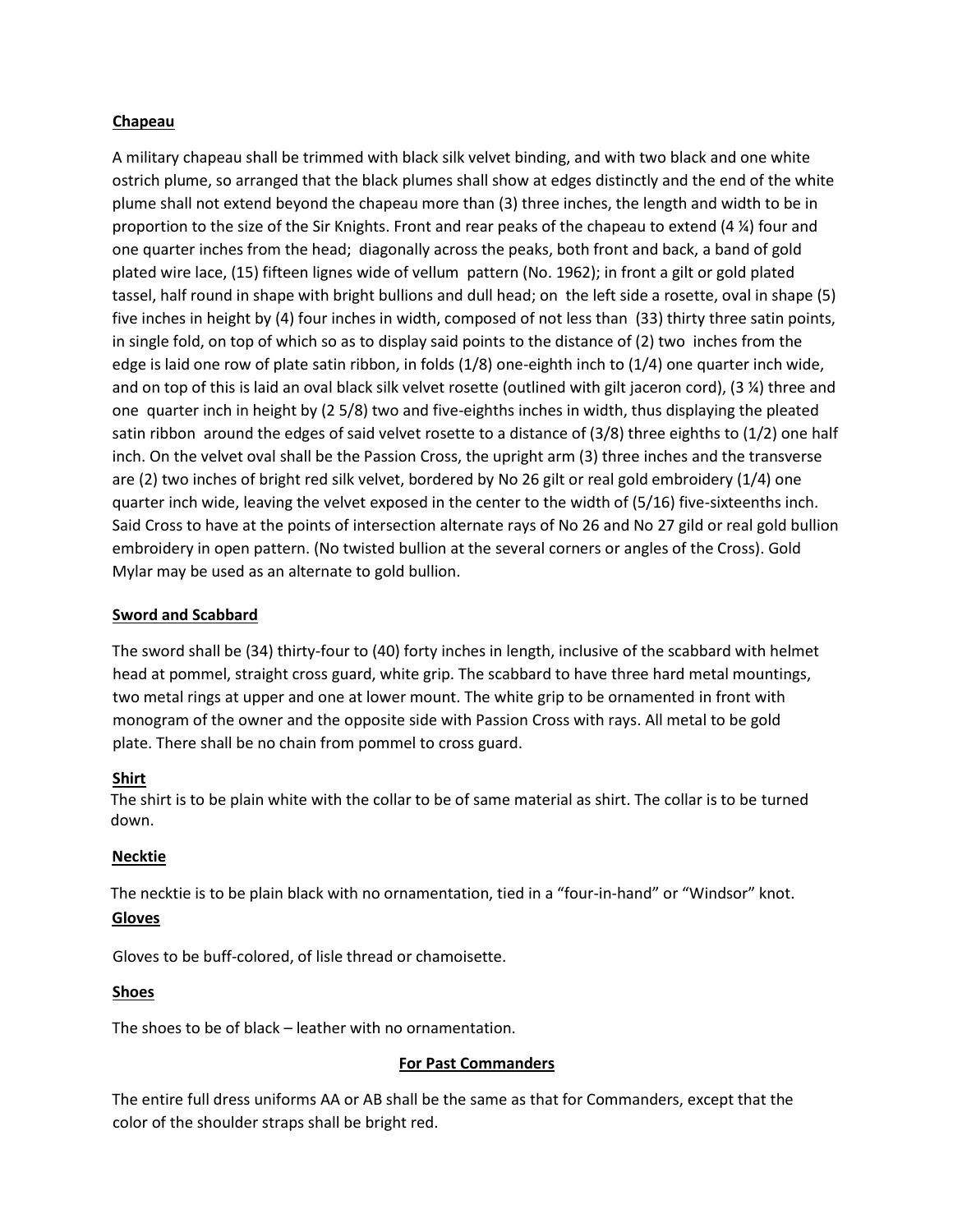### **For Generalissimo During Incumbency in Office**

The entire full dress uniforms AA or AB shall be the same as that for Commanders except for the following.

# **Shoulder Straps**

The same as for Commanders, except that the Square surmounted with the Paschal Lamb be used instead of the Passion Cross.

# **Sleeve Crosses**

The emblem on the coat sleeves shall be the Passion Cross of bright red enameled metal with silver colored border and shall have no rays; total height (1) one inch with cross arms in proportion, fitted with clutch back fastener, or of bright red silk velvet, embroidered on each edge with one row of No. 26 silver plated bullion embroidery; the Cross of the same dimensions as for Commanders, except it shall have no rays. (No twisted bullion at the several corners or angles of the Cross.)

# **Chapeau**

The same as for Commanders, except that there shall be no tassel or side lace of any kind whatsoever, and on the rosette shall be a bright red silk velvet Passion Cross, bordered with No 26-silver plated bullion embroidery (outlined with silver jaceron cord) of the same size and dimensions as for Commanders, except that said Cross shall have no rays.

#### **Sword and Scabbard**

Same as for Commanders, except all metal trimmings shall be silver plate and grip of sword shall be white. The Passion Cross on grip shall be without rays. There shall be no chain from pommel to cross guard.

#### **Belt for Coat AB**

Same as for Commanders, except that mounting shall be silver plated and the lace on belt body and the slings shall have silver plated wire substituted for gold plated wire. The belt plate shall be the same as for Commanders, except the plate shall be of white metal or silver plate and the Passion Cross without rays between the arms of the Cross.

# **For Captain General During Incumbency in Office**

The entire full dress uniforms AA or AB for Captain General shall be the same as for Generalissimos except for the following.

#### **Shoulder Straps**

The same as for Generalissimos, except the Level surmounted with the Cock shall be used instead of the Square and Paschal Lamb.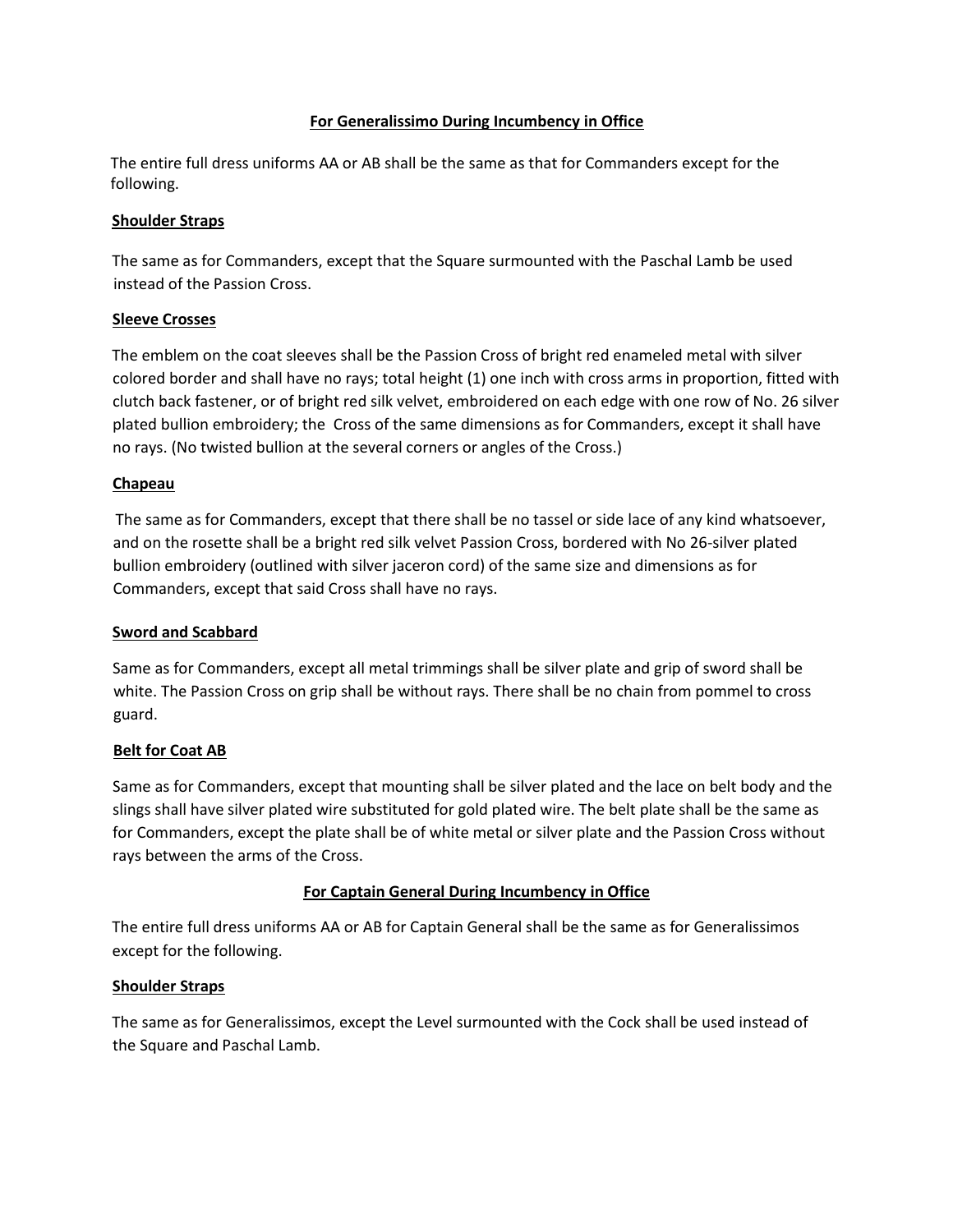#### **For Prelates during incumbency in office:**

The entire full dress uniforms AA or AB for Prelate shall be the same as for Generalissimos except for the following may be worn.

#### **Shoulder Straps**

The same as for Commanders except that the triple triangle with small Passion Cross in the center may be used instead of the Passion Cross.

#### **For Recorders during incumbency in office:**

The entire full dress uniforms AA or AB for Recorder shall be the same as for Generalissimos except for the following may be worn.

#### **Shoulder Straps**

The same as for Commanders except the crossed quills in the center may be used instead of the Passion Cross.

#### **For Treasurers during incumbency in office:**

The entire full dress uniforms AA or AB for Treasurer shall be the same as for Generalissimos except for the following may be worn.

#### **Shoulder Straps**

The same as for Commanders except the crossed keys in the center may be used instead of the Passion Cross.

#### **For Sir Knights and Officers Below the Rank of Captain General**

The entire full dress uniforms AA or AB for Sir Knights and Officers below the rank of Captain General shall be the same as for Generalissimo, except

#### **Shoulder Straps**

Shall be black silk, (1 ¾) one and three fourths' inches wide by

(4) four inches long, bordered with one row of embroidery of gilt or real silver bullion (3/8) three-eighths of an inch wide, the cross of red silk bordered with one row of embroidery of gilt or real silver bullion (1/8") one-eighths wide.

# **The Templar Dress Uniform of an Officer of the Grand Commandery and for a Past Grand Commander are as follows:**

#### **For Grand Commandery Officers During Incumbency in Office**

The entire full-dress uniform shall be the same as that of Commanders, except the following.

#### **Coat**

#### **Coat AA is the only coat to be worn by Grand Commandery Officers.**

#### **Shoulder Straps**

Bright red silk velvet, (2) two inches wide by (4) four inches long, with one row of either gilt or real gold bullion embroidery, (3/8) three-eighths inch wide; The Templar Cross, (1) one inch square of either gilt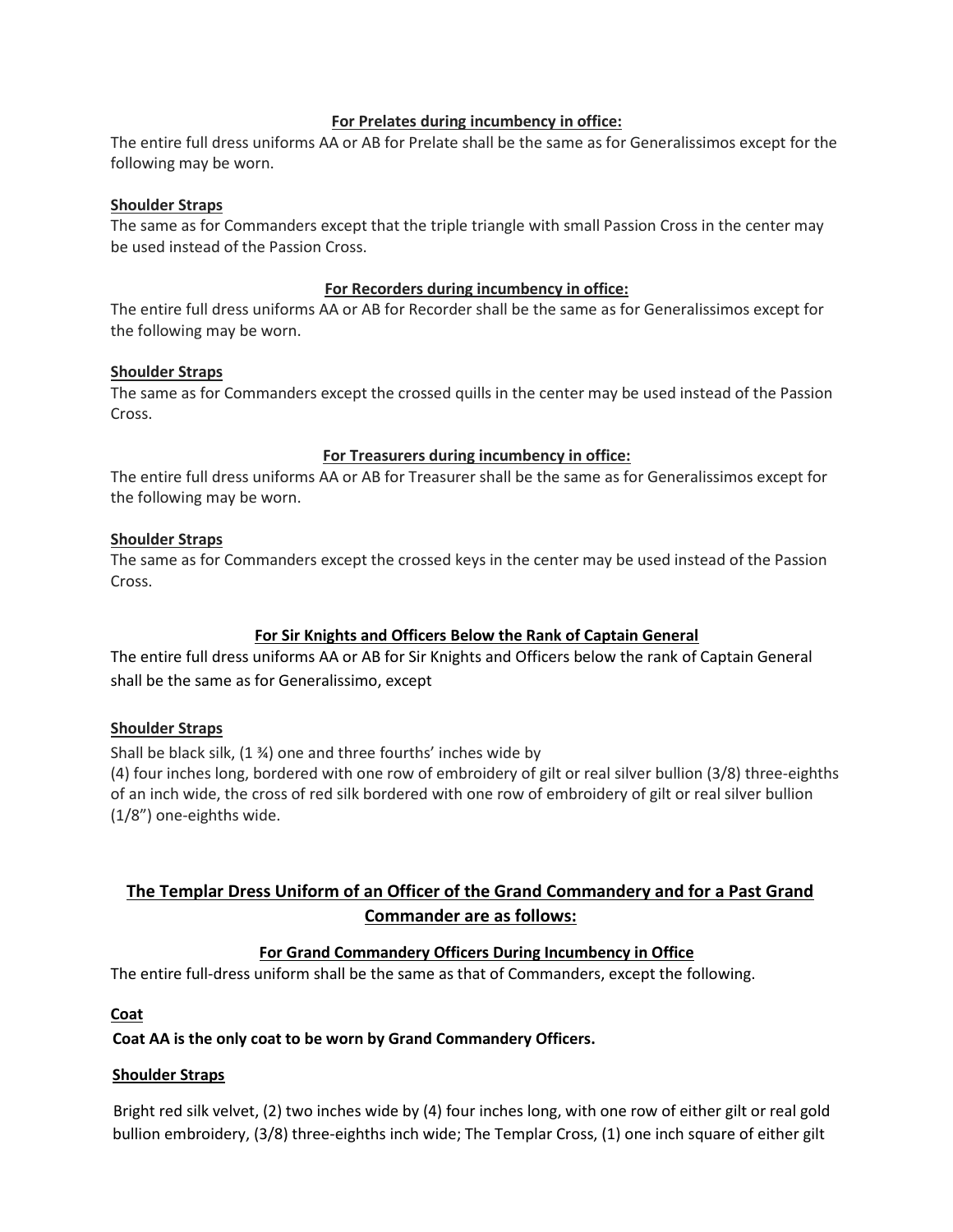or real gold bullion embroidery in the center of the strap.

# **Sleeve Crosses**

Red enameled Templar Cross with gold border, Cross height to be (1) one inch with Cross in proportion; fitted with clutch black fasteners. Or red velvet, embroidered on each edge with one row of either No. 26 gilt or real gold bullion embroidery, and (2) two inches in height. *It is optional to have 1 small red stone placed at intersection of Cross*. Sleeve Crosses are positioned as for Commander.

# **Chapeau**

Same as for Commander, except that the rosette shall have a Templar Cross of red velvet, bordered with a single row of No 26 gilt or gold bullion embroidery, (1/4) one quarter inch width. Said Cross to be (2 ¼) two and one quarter inches square, including embroidery. *It is optional to have 1 small red stone at intersection of Cross* 

# **Belt**

No belt is to be worn with this uniform.

**For Past Deputy Grand Commanders, Past Grand Generalissimos and Past Grand Captains General:** The same as for Grand Commandery officers; except with the initials of the office respectively, to be embroidered in Old English characters, of silver bullion, on the lower end of the strap.

# **For Past Grand Commanders of the Grand Commandery of Utah**

The entire full-dress uniform for a Past Grand Commander of this jurisdiction shall be the same as for the Grand Commandery Officer, except for the following.

#### **Shoulder Straps**

The same as for officers of a Grand Commandery except that the color of the shoulder strap shall be royal purple.

#### **Sleeve Crosses**

Purple enameled Templar Cross with gold border, Cross height to be (1) one inch with Cross in proportion, fitted with clutch back fasteners. Or Purple velvet embroidered on each edge with one row of either No. 26 gilt or real gold bullion embroidery, and (2) two inches in height; *It is optional for 1 small purple stone to be placed at intersection of Cross.* Sleeve Crosses are positioned as for Commanders.

#### **Chapeau**

Same as for Grand Commandery Officers, except the rosette shall have a Templar Cross of purple velvet, bordered with a single row of No 26 gilt or gold bullion embroidery (1/4) one quarter inch in width. Said Cross to be (2 ¼) two and one quarter inches square, including embroidery. *It is optional for 1 small purple stone to be placed at intersection of Cross.*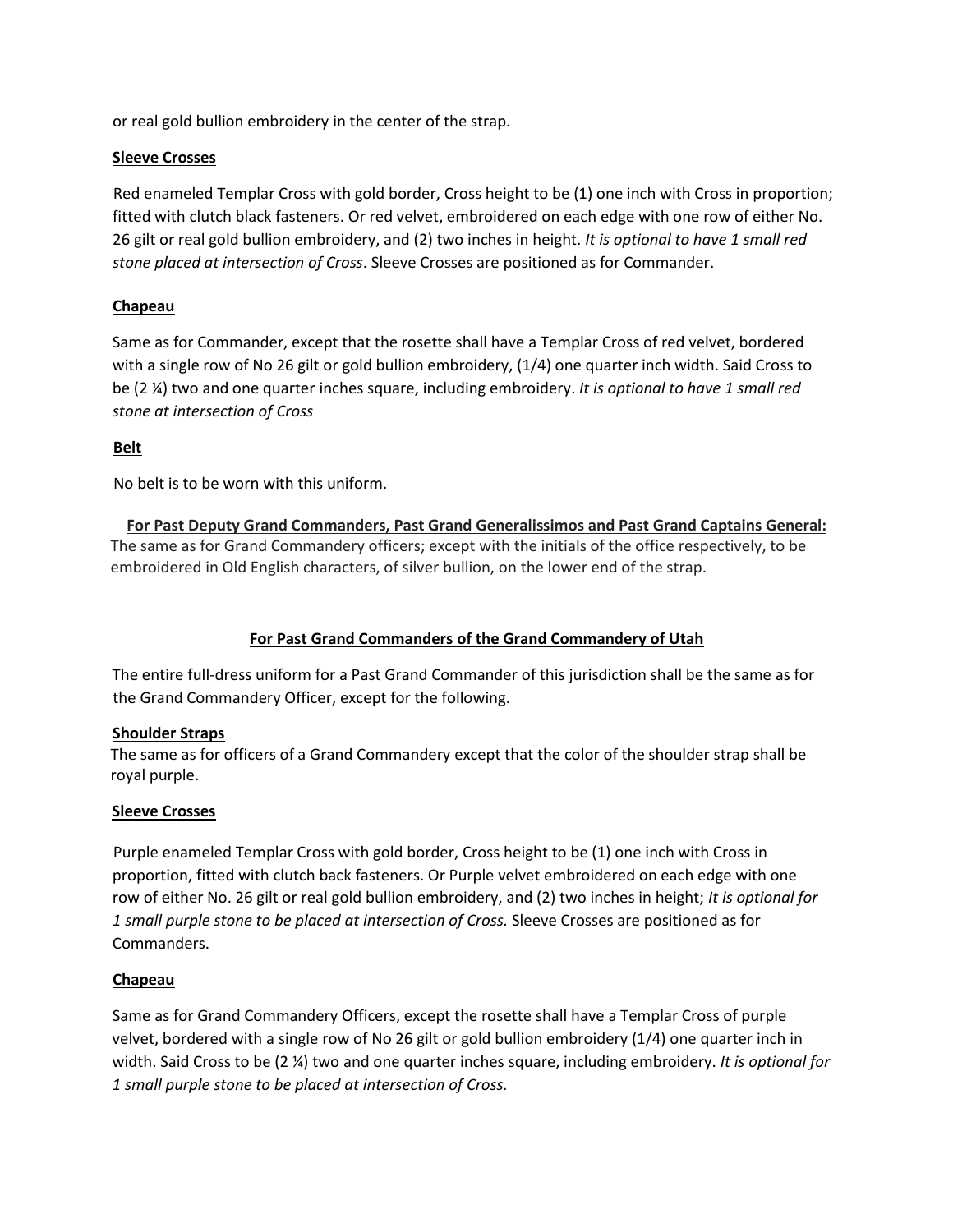#### **Belt**

No belt to be worn with this uniform.

### **FATIGUE CAP**

A Templar Fatigue Cap shall be authorized for wear on all occasions except those specifically requiring the Dress Uniform.

#### **For Commanders**

#### **Cap**

As prescribed in Section 251 of Chapter XIX Uniforms, of the Grand Encampment of Knights Templar USA.

The cap shall be a bell crown cap of black silk with three welts, the total depth three and three-eighth inches: diameter across the top, eight and three-quarters inches for a cap of size seven, the top to be one-eighth of an inch larger or smaller for every size above or below size seven. The sides to be made in four pieces; to be one and one-half inches between the upper welts and stiffened with haircloth and wire around the crown, Visor to be of black patent leather one and three-fourths inches deep at the center and of green color underneath; to droop at an angle of forth-five degrees. Front strap to be flat and to be of four ligne gold wire lace with two vellums (No 1962) stitched on leather with two loops of the same pattern of lace; strap attached at the corners of the visor by gold cross and crown Knights Templar buttons. Between the lower welts of the cap, a band of gold wire lace, 18 lignes wide of two vellums (No 1962) and on front of cap to be a Passion Cross of bright red silk velvet, embroidered on each edge with one row of No 26 gilt or real gold bunion embroidery, three-sixteenths of an inch in width with open rays between the arms of the cross alternately in No 25 and No 26 gilt or real gold bullion embroidery. The cross, including embroidery, to be two inches in height; cross arm to be one and one-third inches long; center of the cross between edges of embroidery to be three-sixteenths of an inch wide (No twisted bullion at the several comers or angles of the cross.)

#### **For Past Commanders**

The Fatigue Cap for Past Commanders shall be the same as for Commanders.

#### **For All Other Officers and Members**

Same as for Commanders except the band shall be of black silk velour with narrow leather strap. The buttons shall be silver plated. The cross shall be of the same size as commanders except that the embroidery shall be of silver-plated bullion, and the cross shall have no rays.

# **For Grand Commandery Officers During Incumbency in Office**

Same as for Commanders except there shall be a Templar cross of bright red silk velvet; and including embroidery shall be two inches in height and width.

# **For Past Grand Commanders**

Same as for Grand Commandery Officers, except the Templar Cross shall be of royal purple velvet.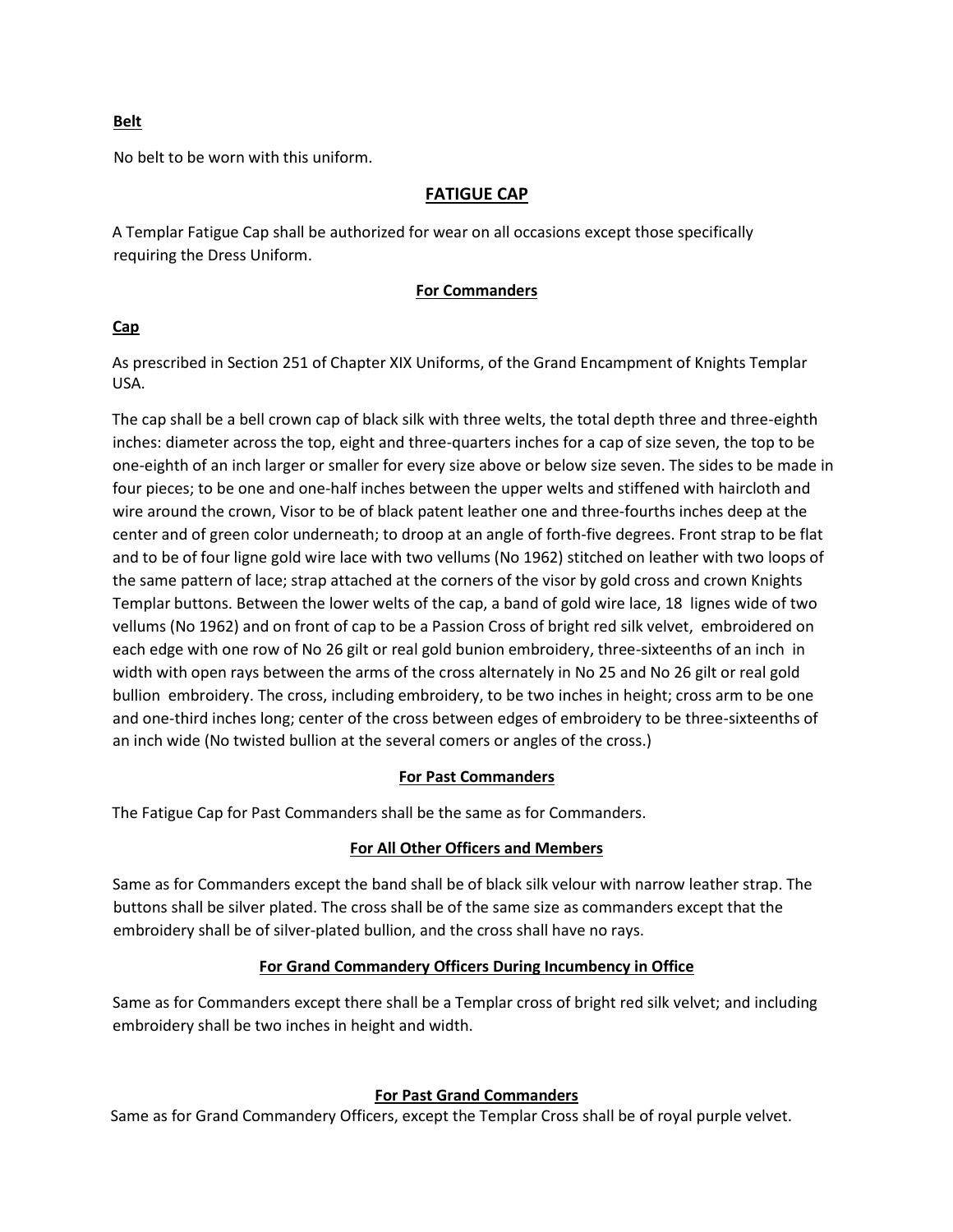#### **PERSHING STYLE DRESS CAP**

In lieu of the chapeau, The Grand Commandery of Utah, has adopted a Pershing style Dress Cap of the following description:

# **For Past Grand Commanders**

Pershing style Cap with black or white top, black band, and black visor with one row of gold oak leaves and acorns, metal purple Templar Cross 2 ¼ inches square, fixed to the front of the black band and a gold chin strap attached with gold buttons.

# **For Grand Commander**

Same as above except red Templar Cross.

# **For Grand Commandery officers**

Same as Grand Commander except plain black visor.

# **For Commanders and Past Commanders**

Same as above except with a 1 3/8 x 2-inch red metal Passion Cross trimmed in gold with rays.

#### **For all other Sir Knights**

Same as above except using a red metal Passion Cross trimmed in silver with a silver chin strap attached with silver buttons.

# **TEMPLAR CAP AND MANTLE**

#### **Templar Mantle**

In general, the mantle shall be of the style worn by medieval Templar's and by members of the Sovereign Great Priories. It shall consist of white material with hood reaching to approximately twelve inches from the floor and ornamented as follows.

# **For members of the Order below the rank of Commander**

The mantle shall be of white, the hood to be lined with silky white material; the Passion Cross in bright red, nine inches in height, on the left breast; the mantle to tie closely around the neck with white cords with white tassels.

#### **For Commanders and Past Commanders**

The mantle shall have a single red ribbon, one (1) inch wide, stitched one-half (1/2) inch from the outer edge; the hood to be lined with a similar red material; the Passion Cross in red with gold rays, nine (9) inches in height, on the left breast; the mantle to tie closely around the neck with red cords with red tassels.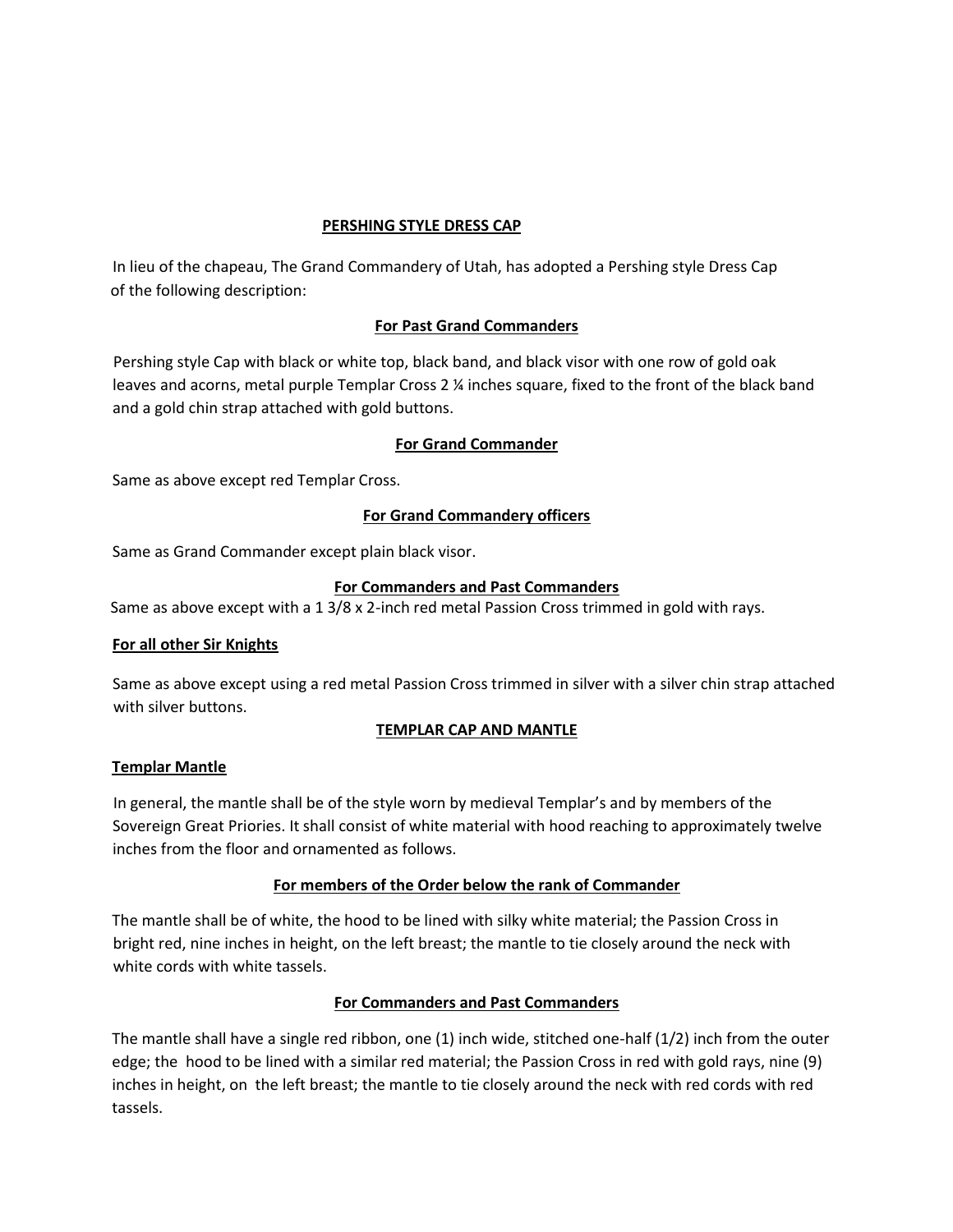# **For Grand Officers and Past Grand Officers entitled to permanent rank**

The mantle shall have the ribbon of a Past Commander and an additional red ribbon one-half (1/2) inch wide, stitched one-half (1/2) inch from said ribbon; the Templar Cross in red. Nine (9) inches in height, on the left breast; the mantle to tie closely around the neck with red cords and red tassels.

# **For Grand Commanders**

The mantle shall have a single red ribbon, two (2) inches wide, stitched one (1) inch from the outer edge; the hood lined in red with a similar material; the Templar Cross in red. Nine (9) inches in height on the left breast; the mantle to tie closely around the neck with red cords and red tassels.

# **For Past Grand Commanders**

The mantle shall have a single Purple ribbon, one and one-half  $(1 \times)$  inches wide, stitched three quarters ( $\frac{3}{4}$ ) of an inch from the outer edge; the hood lined in purple with similar material; and the Templar Cross in purple material on the left breast, nine (9) inches in height; the mantle to tie closely around the neck with purple cords and purple tassels.

No other ornamentation or Templar jewels or recognitions shall be worn on the

# Templar Mantle **Templar Cap**

The Templar cap shall follow the design and specifications of the style worn by the Sovereign Great Priories, three in depth and very slightly flared at the top.

# **For all members of the Order below the rank of Past Grand Commander**

The cap shall be of bright red velvet (or silk) and the cross displayed on the front of the cap shall be appropriate to rank. Red Passion Cross for members below the rank of Commander; Red Passion Cross with rays for Commanders and Past Commanders; and Red Templar Cross for all Grand Officers and Past Grand Officers entitled to permanent rank. For **ALL Ranks** the Cross shall be 2 inches high

#### **For Past Grand Commanders**.

The cap shall be of purple velvet (or Silk) with purple Templar Cross.

#### **Commandery Badge**

The distinctive badge of a constituent Commandery shall be worn on the right breast of the mantle. The badge will be no less than five (5) inches or more than eight (8) inches high. The badge of the Commandery shall be superimposed upon the Malta Cross, or the Malta Cross shall be incorporated within the Commandery badge. The design shall be approved by the Grand Commandery Committee on Jewels and Uniforms.

#### **Sword and Scabbard**

The sword and scabbard shall conform to the regulations of the Grand Encampment.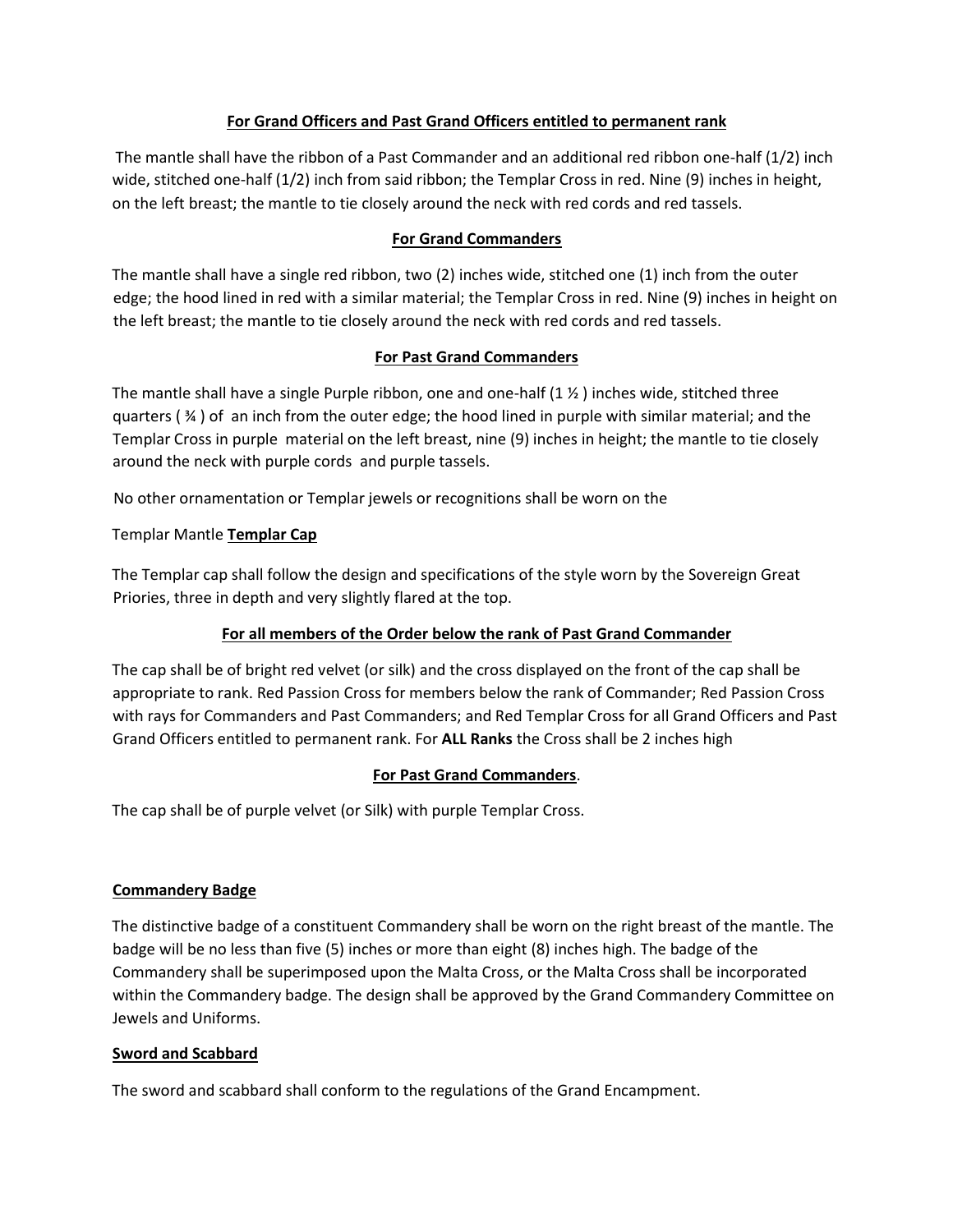# **Sword Sling**

The sword shall be suspended, when required to be worn, on a sling to be worn over the right shoulder, or black leather one and one half  $(1 \frac{1}{2})$  inches wide, of tailored or adjustable length according to the height of the Sir Knight, to terminate in two straps with snaps to fasten to two upper rings of the scabbard.

# **Coat**

A suit coat may be worn as weather dictates. It shall be black and should match the trousers, no medals or jewels of office shall be worn on the coat.

# **Trousers**

Trousers shall be black, no cuffs or ornamentation of any kind.

# **Shirt**

Plain White long sleeve with collar of same material

#### **Necktie, Shoes and Socks**

Same as required with Dress Uniform.

#### **SUMMER UNIFORM**

A Summer Uniform has been adopted by The Grand Commandery of Utah and is authorized for use for the period beginning *with Memorial Day and Continuing through Labor Day of Each Year.* 

#### **Shirt**

White shirt, short sleeve, of military style with shoulder epaulets and two flap pockets, one on each breast.

#### **Pants**

Plain black with no cuffs or ornamentation of any kind.

#### **Tie**

Plain black with no ornamentation of any kind. The wearing of the tie is optional at the discretion of the Senior Officer Present.

#### **Sword Belt and Sword**

The use of a sword belt and sling are optional and are at the discretion of the Senior Officer. The use of sword slings is not allowed. The sword belt and sword are the same as prescribed in the Dress Uniform regulations according to rank and office.

#### **Shoes**

Black as prescribed in the Dress Uniform regulations.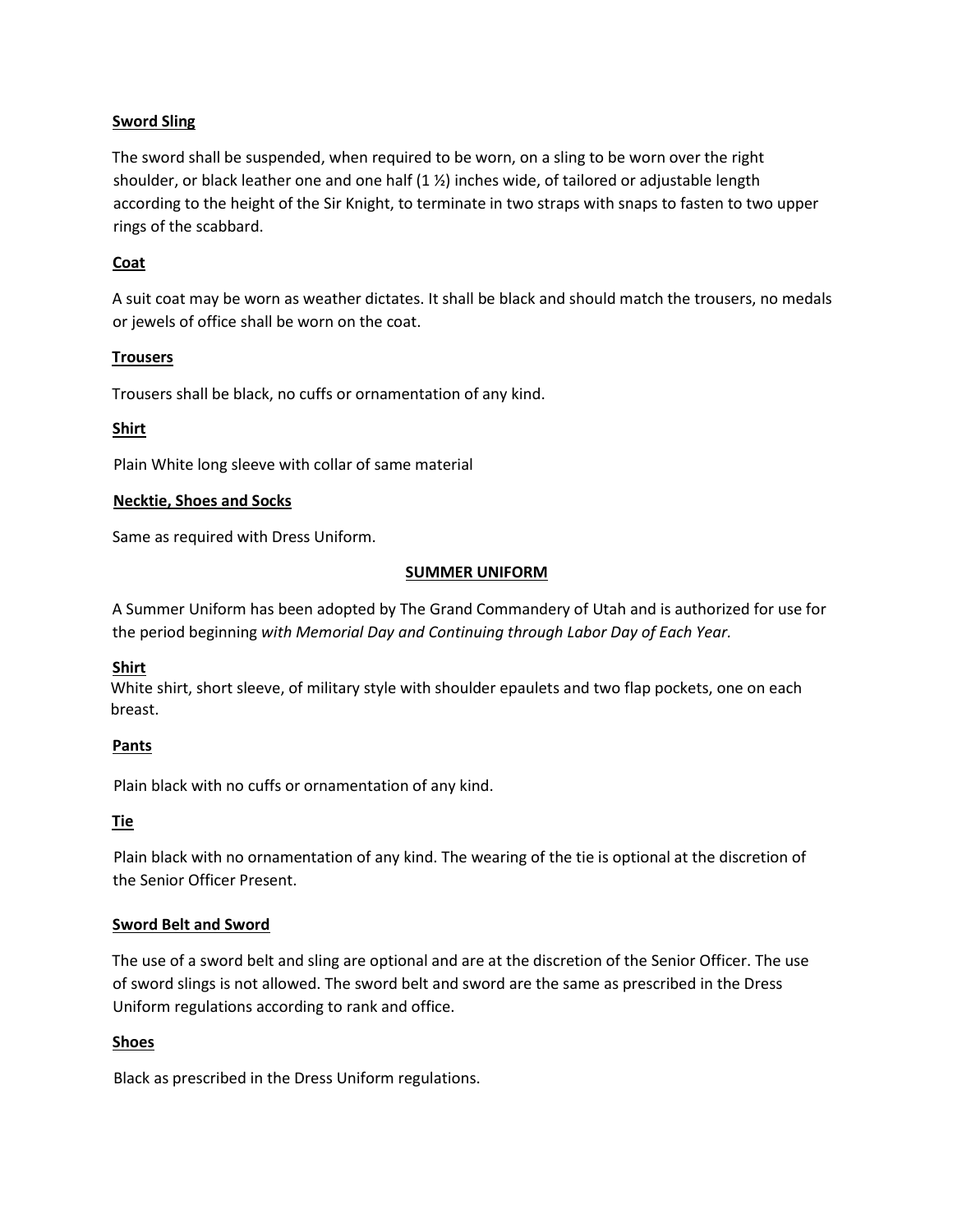### **Name Badge**

The name badge shall be of metal, gold color,  $(\frac{1}{2})$  one half inch wide by (2  $\frac{1}{2}$ ) two- and one-half inches long, with the full name of the wearer in black letters to be worn centered above the wearer's right pocket.

# **Malta Jewel**

A Malta Pin of design, available from the Grand Encampment Office, shall be worn centered over the wearer's left pocket. (Option instead of pin: A metal ribbon bar, representing Commandery Jewels, to be worn centered over the wearer's left pocket. The metal bar shall contain three black panels, each surrounded with a silver line, each panel (½) one half inch high by (1) one inch wide. On the left panel shall be centered a miniature Red Jewel, on the center panel shall be centered a miniature Malta Jewel, and on the right panel, shall be a Templar Cross with a Cross and Crown in the center). The jewel of office may be worn.

# **Shoulder Insignia**

For Grand Commandery Officers: A Red Templar Cross surrounded by a gold line, (1) one inch square, to be worn in the center of each epaulet. For Past Grand Commanders: The same except the color shall be purple. For Past Commanders, Commanders, Generalissimos, and Captains General: A metal bar, (¾) three-quarters inch by  $(1 \frac{1}{2})$ 

one- and one-half inch of green or red color surrounded by a gold or silver line, as appropriate to the office, with appropriate emblems of their rank as currently prescribed to be worn centered on each epaulet. Essentially these are miniatures of currently prescribed shoulder straps in metal, and of similar configuration.

# **Collar Insignia**

For Grand or Past Grand Commandery Officers, shall be (½) one half inch gold "UT" cut out letters (no periods) to be worn on the wearer's left collar, and (½) one half inch gold "KT" cut out letters (without periods) on the right collar.

Commanders or Past Commanders,  $(½)$  one half inch State abbreviation as above on left collar with  $(½)$ one half inch cut out gold Commandery Number on right collar. Sir Knights below the rank of Commander are the same as for Commanders and Past Commanders, except the color shall be silver.

These insignia to be worn centered on the collar and parallel with the top edge and set back  $(%)$ three-quarters inch from the leading edge of the collar.

#### **Cap**

The Military style Naval Garrison Cap as previously described in the uniform regulations is the only cap to be worn with the Summer Uniform.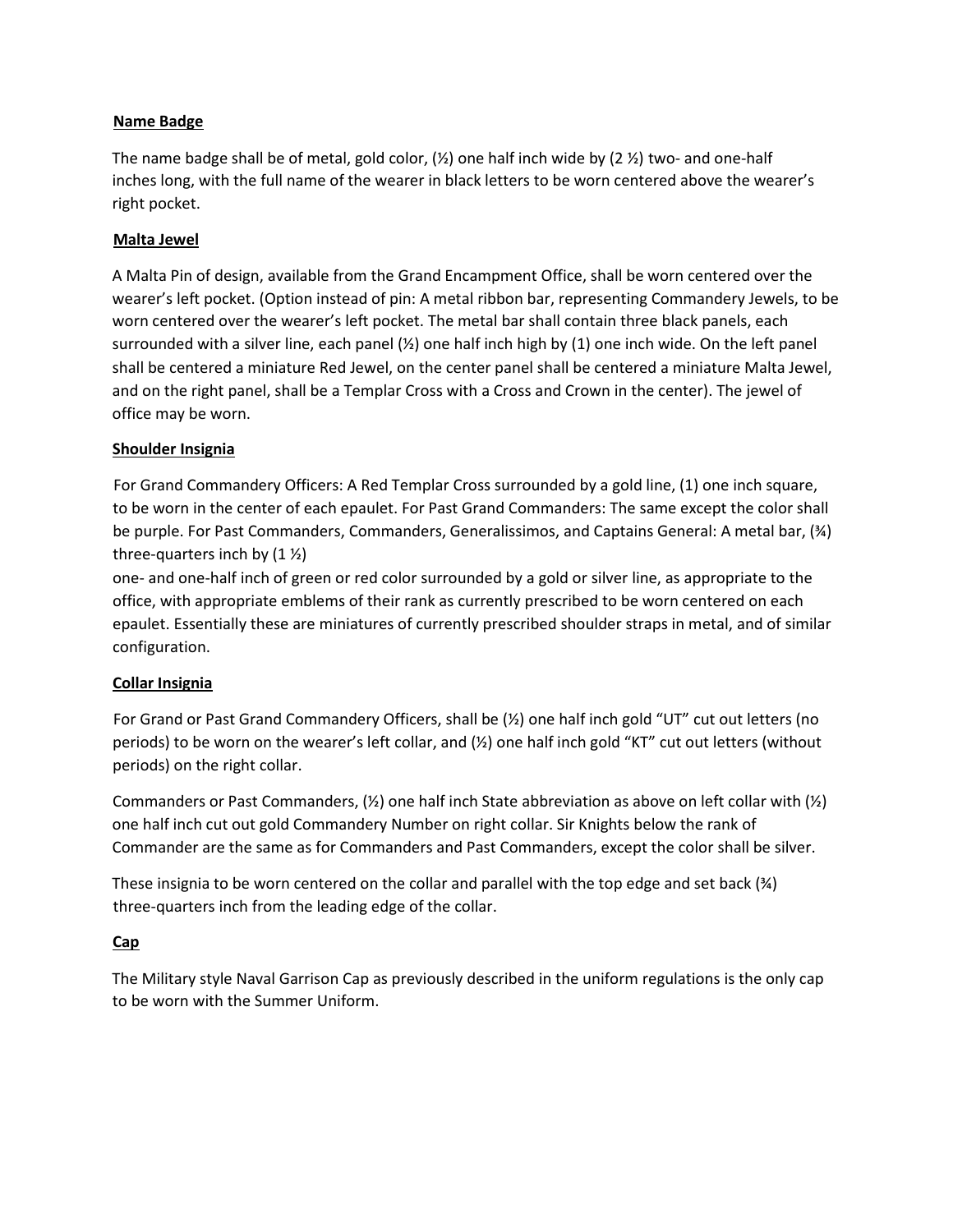# **Grand Encampment Regulation**

# **CHAPTER XXI**

# **UNIFORMS OF GRAND AND CONSTITUENT COMMANDERIES**

**Section 256. Templar uniforms may be worn for all Templar occasions, provided that when appearing in public, the entire Commandery MUST be dressed in like manner – either in Regulation Uniform, Cap and Mantle, Summer Uniform or Ceremonial Uniform. (1940, p 257- 315) (1952, p 572- 581) (1955, p 463-470) (1979, p. 132- 134) (1988 Pages 198-199) (2003 Pages 91-94) (2012)** 

*All members of The Grand Commandery or constituent Commanderies in Utah, must be dressed in like manner including headwear during ANY occasion the Templar Uniform is worn. The constituent Commanderies may differ from each other, but all members of such Commandery need to be dressed in like manner.*

#### **REGULATION JEWELRY, ORNAMENTATION OR ADORNMENT OF UNIFORMS**

The **ONLY** authorized equipment other than previously described to be worn on any Knights Templar Uniform of the State of Utah consists of the following, worn with the top of the medal or jewel aligned with the top of the wearers left breast pocket. No Lapel Pins or jewels may be worn on the lapels of Templar Uniforms.

*Jewels from the wearer's right to left are as follows.*

Jewel of Office, Meritorious Jewels, and Malta Jewel.

A jewel of the Past Commanders Association or Past Prior of the Past Commanders Association is considered a meritorious jewel.

A maximum of 4 jewels may be worn on the Templar Uniform and one of those jewels must be the

Malta Jewel. The jewels authorized for wear in the State of Utah are:

1. Order of Malta, 2. Past Commander Association or Past Prior of Past Commanders Association, 3. Past Eminent Commander, 4. Jewel of Office of Constituent Commandery, 5. Jewel of Office of Grand Commandery 6. Jewel of Past Grand Commander. Awards of the Knight Templar Cross of Honor can also be worn on the left breast or suspended from a red ribbon from the neck.

Only one jewel of office shall be worn at one time.

The State name (UTAH), gold in color, one-half (½) inch in height shall be worn one (1) inch above the left pocket and centered above the jewels.

*The following uniform bars are authorized, and wear is optional.*

If authorized to wear the Veteran Service bar by virtue of service in The Armed Forces, it may be worn one-half (½) inch above the left pocket and centered above the jewels.

If authorized to wear the Meritorious Service (KYCH) uniform bar by virtue of membership in the Knights of York Cross of Honor (KYCH), it may be worn one-half (½) inch above the left pocket and centered